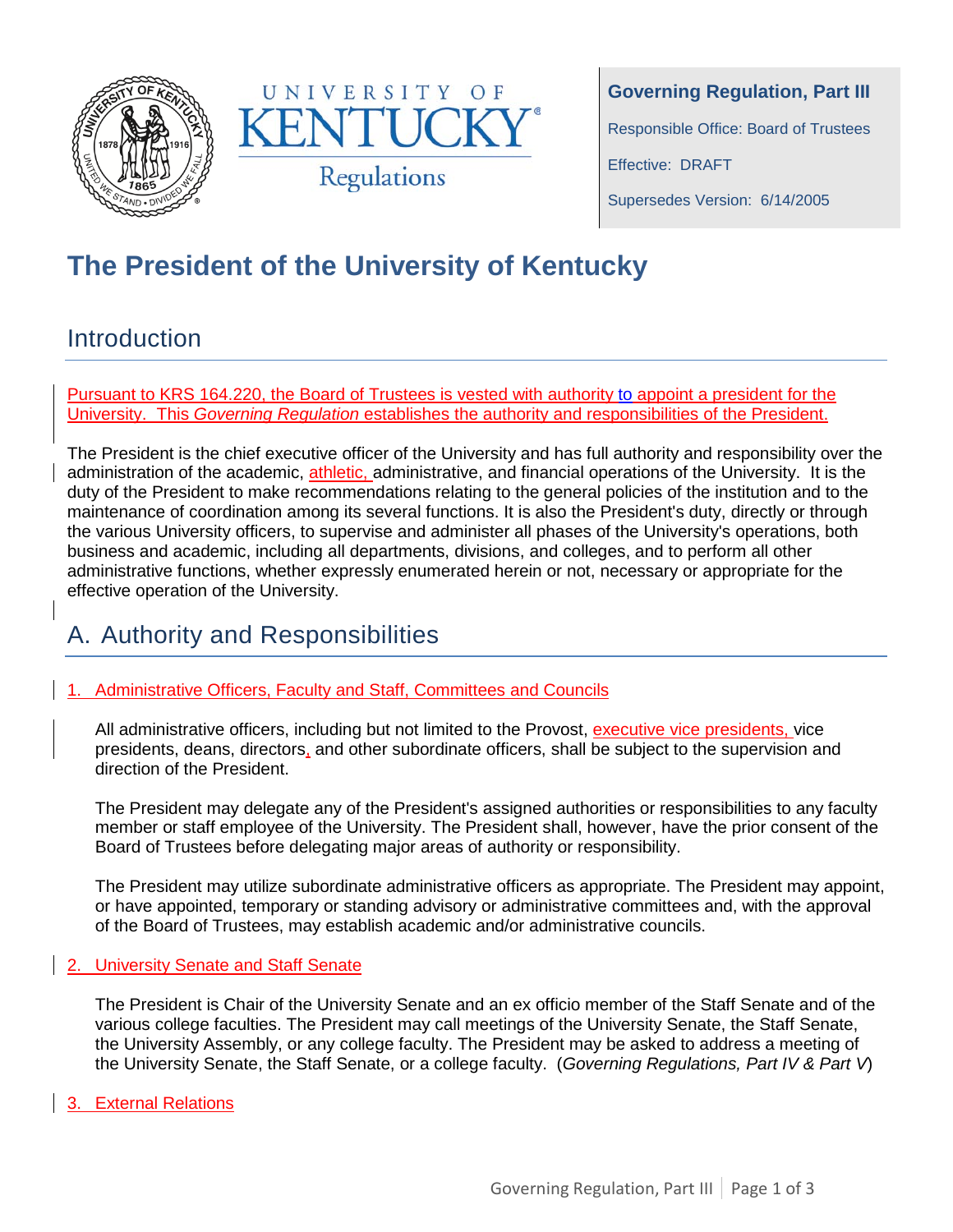Subject to the regulations of the Board of Trustees, the President is the officially spokespersonspeaks for the University before all international, federal, state, and local government offices, boards, and agencies and is the non-voting representative of the University on the Council on Postsecondary Education.

#### 4. Budget

The President is responsible for the preparation of the annual budget for approval by the Board of Trustees and for the administration of the annual budget after approval by the Board of Trustees. In the administration of the annual budget, the President shall exercise authority delegated by the Board of Trustees for the transfer of funds within major fund groups, provided that all such transfers of funds shall be reported to the Board of Trustees.

#### 5. Communications

The President shall-serves as the official medium of communication between the Board of Trustees, on the one hand, and the University Senate, Staff Senate, Student Government Association, administrative officers, individual members of the faculty and staff employees, student organizations, and students-on the other hand. In this connection it shall be is the President's responsibility to transmit to the Board of Trustees all formal communications from the University Senate, the Staff Senate, and the Student Government Association along with the viewpoints of the body submitting a communication, including any minority opinions, and the President's own recommendations for action.

#### 6. Regulations and Policies

The President is responsible for fostering and promoting instructioneducation, research and creative work, and service and health care, as the primary functions of the University. In this connection the President may make policy recommendations to the Board of Trustees and the University Senate, which are recognized as the primary educational policy-forming agencies of the University. (KRS 164.180; KRS 164.200; *Governing Regulations, Part IV*)

The President must, of necessity, in the day-to-day direction of University affairs, interpret existing policies and, when necessary, establish new policy with respect to academic, administrative and financial matters. While responsible for the enforcement of the *Governing Regulations* of the Board of Trustees and the *University Senate Rules*, the President also shall provide for the application of these rules and regulations to individual cases. Under extraordinary circumstances, and with written justification to the University Senate through the University Senate Council, the President may suspend a rule of the University Senate in a particular case; however, under no circumstance may the President suspend rules concerning admission and the number of credits and quality points required for graduation.

#### **7. Vehicle Traffic and Parking**

The Board of Trustees delegates to tThe President is responsiblethe responsibility for the development and enforcement of regulations for the control of motor vehicle traffic and parking on University property. For this purpose, University property is defined as all real property owned, used, or occupied and exclusively operated by the University. (KRS 164.975)

### B.Vacancy or Disability of the President

In the event of a vacancy in the Office of President or disability of the President, the Provost shall exercise the functions of the President in the absence of the appointment of an interim President by the Board of Trustees. If the Board of Trustees finds it desirable to appoint an interim President, it shall seek advice from